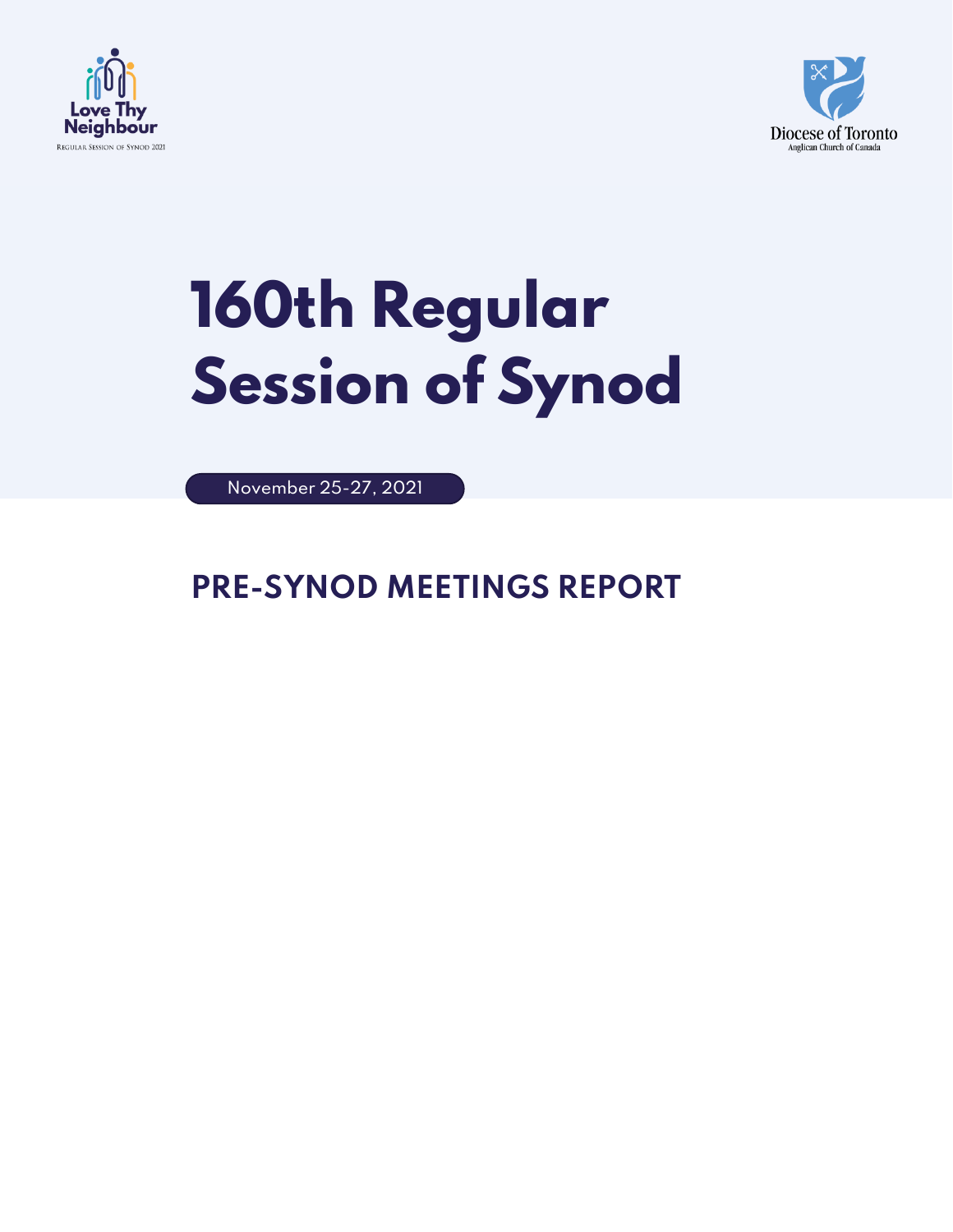## **PRE-SYNOD MEETINGS REPORT**

Pre-Synod meetings were held virtually for all four episcopal areas. The Pre-Synod meetings for York-Simcoe and Trent-Durham were held on Oct. 2, and the Pre-Synod meetings for York-Scarborough and York-Credit Valley were held on Oct. 23. Bishop Riscylla Shaw presided at the meetings for York-Simcoe and Trent-Durham while Bishop Kevin Robertson presided at the meetings for York-Scarborough and York-Credit Valley. The following is a report on all four meetings.

#### **Opening**

The Bishop welcomed Synod members and thanked all those who helped to organize the meetings. The meetings opened with a land acknowledgment and a prayer.

#### **Area Representatives on Diocesan Council**

The Bishop explained that each Episcopal Area elects one clerical and two lay members to Diocesan Council for a two-year term. If Synod approves the Governance Pilot Project, members elected at these Pre-Synod meetings will not serve on the new Synod Council. Instead, there will be five clerical members and five lay members elected at Synod. Only voting members of Synod may be nominated, and only members of Synod may vote.

Diocesan Council generally meets on the third Thursday of each month (except July and August) for three hours, from 4-7 p.m. During this time of pandemic, Council has been meetings on Zoom. Members hear recommendations from various committees, making final decisions based on understanding the Diocese's mission and its budgetary constraints. Membership is an opportunity to serve the Diocese by participating in its governance and enabling its mission. Each elected Area Rep may serve up to three consecutive two-year terms for a maximum of six years.

The results of the elections for Diocesan Council were announced near the end of the meetings.



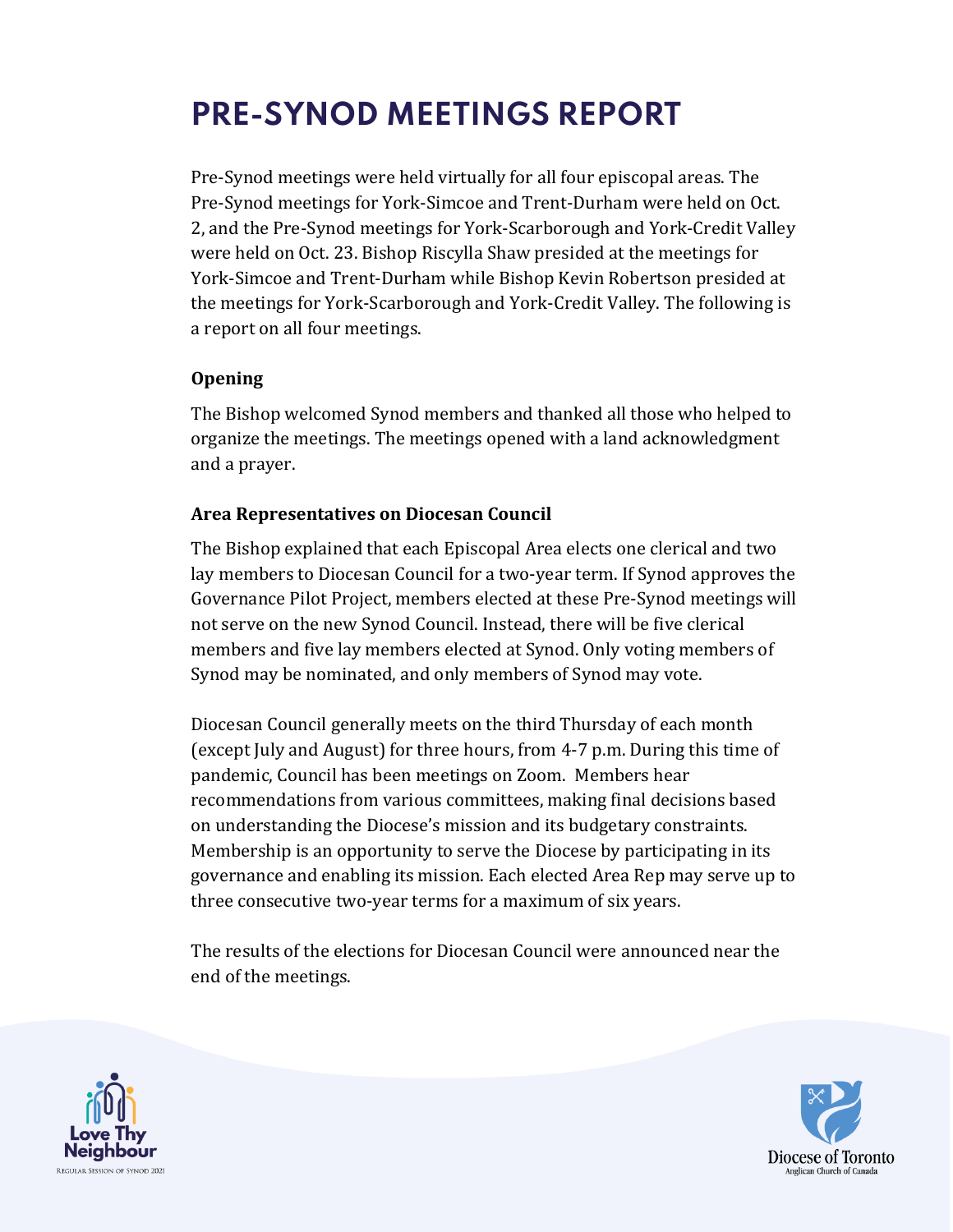#### **Overview of Synod**

Pamela Boisvert, the Secretary of Synod, presented a video that provided an overview of the upcoming Synod, which will be held virtually on Nov. 26-27. For general information about Synod, see **Section A of the Convening** [Circular.](https://www.toronto.anglican.ca/uploads.php?id=614e5d890d22d)

#### **Since Synod in 2019**

A presentation was held in two parts. First, the meeting heard from the Honorary Clerical Secretary and then the chair of the Investment Committee.

The Rev. Andrew MacDonald, the Honorary Clerical Secretary, spoke about what has happened since our last Synod in 2019. A great deal has happened, but the particular information needed for Synod's corporate purposes in the upcoming Synod is covered in Diocesan Council's Report to Synod, which is in [Section B of the Convening Circular.](https://www.toronto.anglican.ca/uploads.php?id=611d2dec10d52) This report contains a list of members, Council's response to COVID-19, and a summary of policy items and other major matters, together with a summary of diocesan grants, loans and other funding.

Also, returning Synod members will remember that in 2019, Synod approved three motions brought before Synod by members with respect to single use plastics, developing a diocesan environmental plan and affordable housing. Updates on all three of these topics are included in the Reports to Synod in [Section B of the Convening Circular.](https://www.toronto.anglican.ca/uploads.php?id=611d2dec10d52)

In the second part of the presentation, David MacNicol, chair of the Investment Committee, presented a video on socially responsible investing.

#### **Diocesan Council's Report to Synod**

The Bishop reminded Synod members that they would not be voting on any motions at the Pre-Synod meetings. The following motion will be considered at Synod:



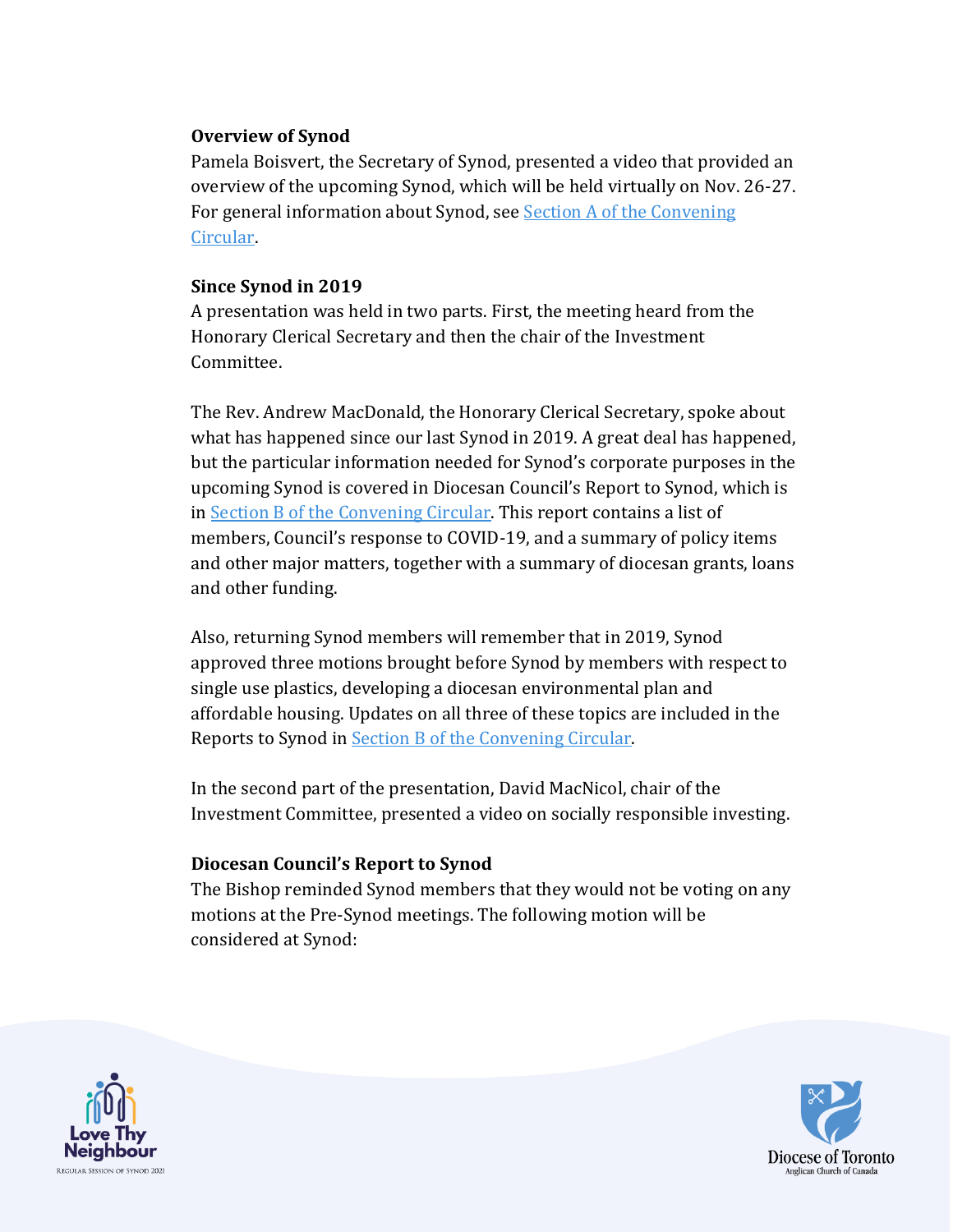Diocesan Council forwards this motion with a recommendation that it be adopted:

"It will be MOVED and SECONDED by the Honorary Secretaries that Synod receive the document entitled Diocesan Council's Report to Synod."

#### **Missional and Outreach Moment**

Synod members watched a video from the people of St. John the Evangelist, Port Hope. The Rev. Jesse Parker spoke about St. John's spiritual garden, which has been leveraging connections within the congregation and with the local community in Port Hope. The Bishop thanked the people of St. John's and the wider community for their work, and also thanked Ecclesiastical Insurance for making the Missional and Outreach Moments possible.

#### **Governance Working Group**

Mark Hemingway, co-chair of the Governance Working Group, and Chancellor Clare Burns provided an update on the Governance Pilot Project.

Mr. Hemingway explained that in June 2020, Bishop Andrew Asbil reconstituted a Governance Working Group (GWG) consisting of the Rev. Robert Mitchell, the Rev. Jesse Parker, the Rev. Canon Nicola Skinner and Gail Smith. It was co-chaired by the Rev. Canon John Anderson and Mr. Hemingway. The GWG was resourced by Robert Saffrey, Executive Director, Pamela Boisvert, Secretary of Synod, and Livia Assuncao, Administrative and Synod Assistant.

The mandate of the GWG was to review the governance proposal presented at Synod in 2019 and recommend changes for a revised proposal to be presented at Synod in 2021.

Mr. Hemingway said it is important to be reminded of the current governance model of Diocesan Council. The role of Diocesan Council is to act as the 'Synod between Synods'. That is, to focus on strategic matters, seeing through what Synod had adopted, and focus on policy development. Through surveys, working groups and studies, a common theme emerged



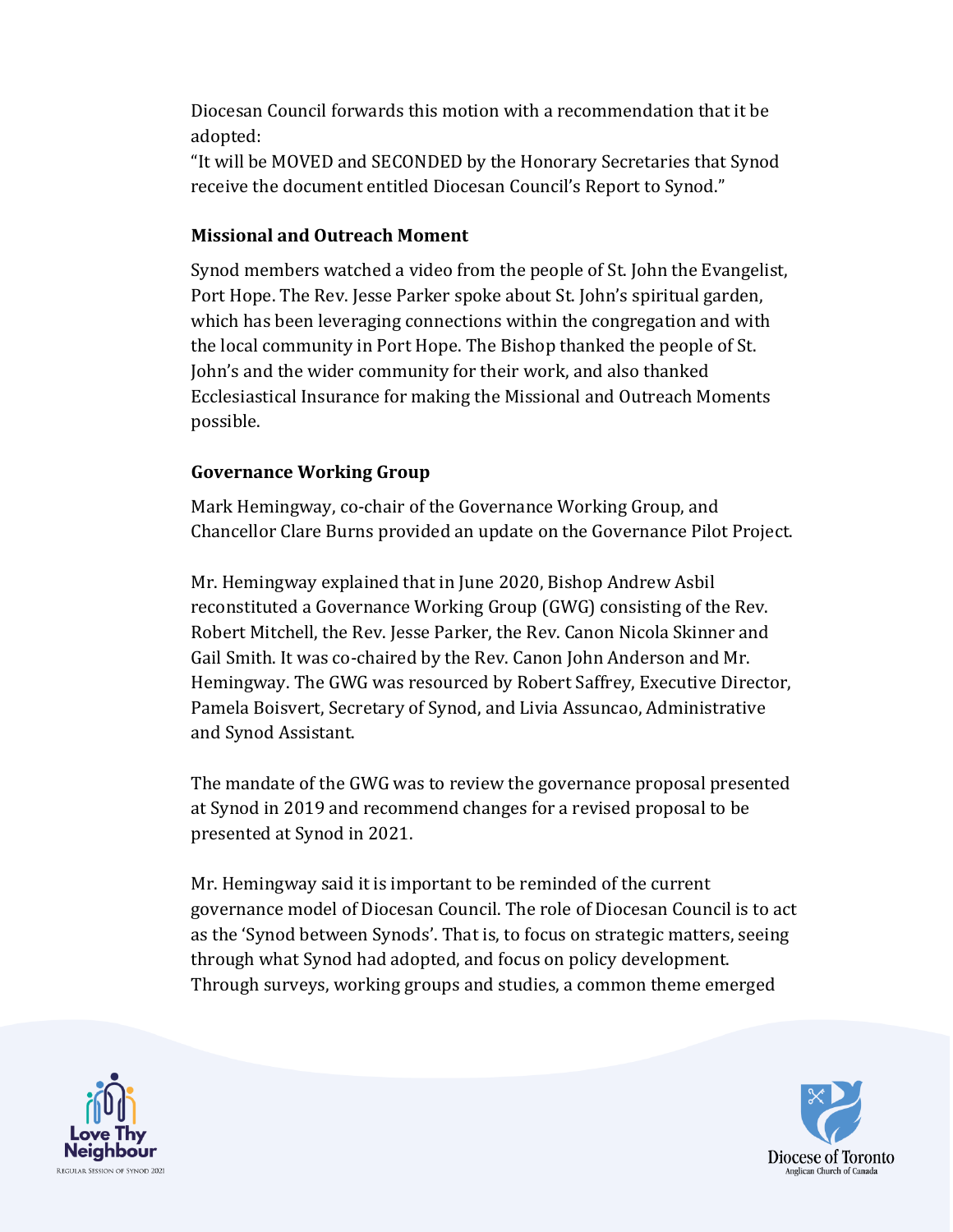that the existing structure of Diocesan Council was too unwieldy, with an incoherent decision-making structure, and that it is difficult to navigate matters and issues through the process.

Mr. Hemingway spoke about the original proposal for Synod Council membership. At Synod 2019, the following proposal was put forth:

- Diocesan Council and the Executive Board be amalgamated into one body called Synod Council.
- The size of Synod Council be reduced so that there be a maximum of 25 members.
- Six committees be established, each of which would report to Synod Council: Audit Committee, Finance Committee, Property Committee, Human Resources Committee, Programs Committee and Risk and Governance Committee.
- Existing committees be amalgamated.
- Members of the committees would not necessarily be members of Synod.
- The committees would have decision-making authority delegated to them with parameters established by Synod and Synod Council

He said that the following issues with the proposal were raised at 2019 Synod and thereafter:

- Appointed members of Synod Council and chairs of Committees were not required to be members of Synod.
- Elections to Council at Area Pre-Synod Meetings were often acclamations, and as a result, the process did not always ensure it was representative of the diversity of the Diocese.
- If the Areas of the Diocese were reconfigured, the system of electing members of Pre-Synod may no longer be relevant.
- The way in which committee chairs would be selected was not defined.
- The bishops and those whom the Diocesan Bishop would appoint to Council would together hold a majority of votes (60%).
- The proposed Program Committee was too broadly defined to be manageable.

He said the 2019 Synod approved a motion – Motion #7A(ii) – to receive and approve the pilot project in principle; the motion needed a simple



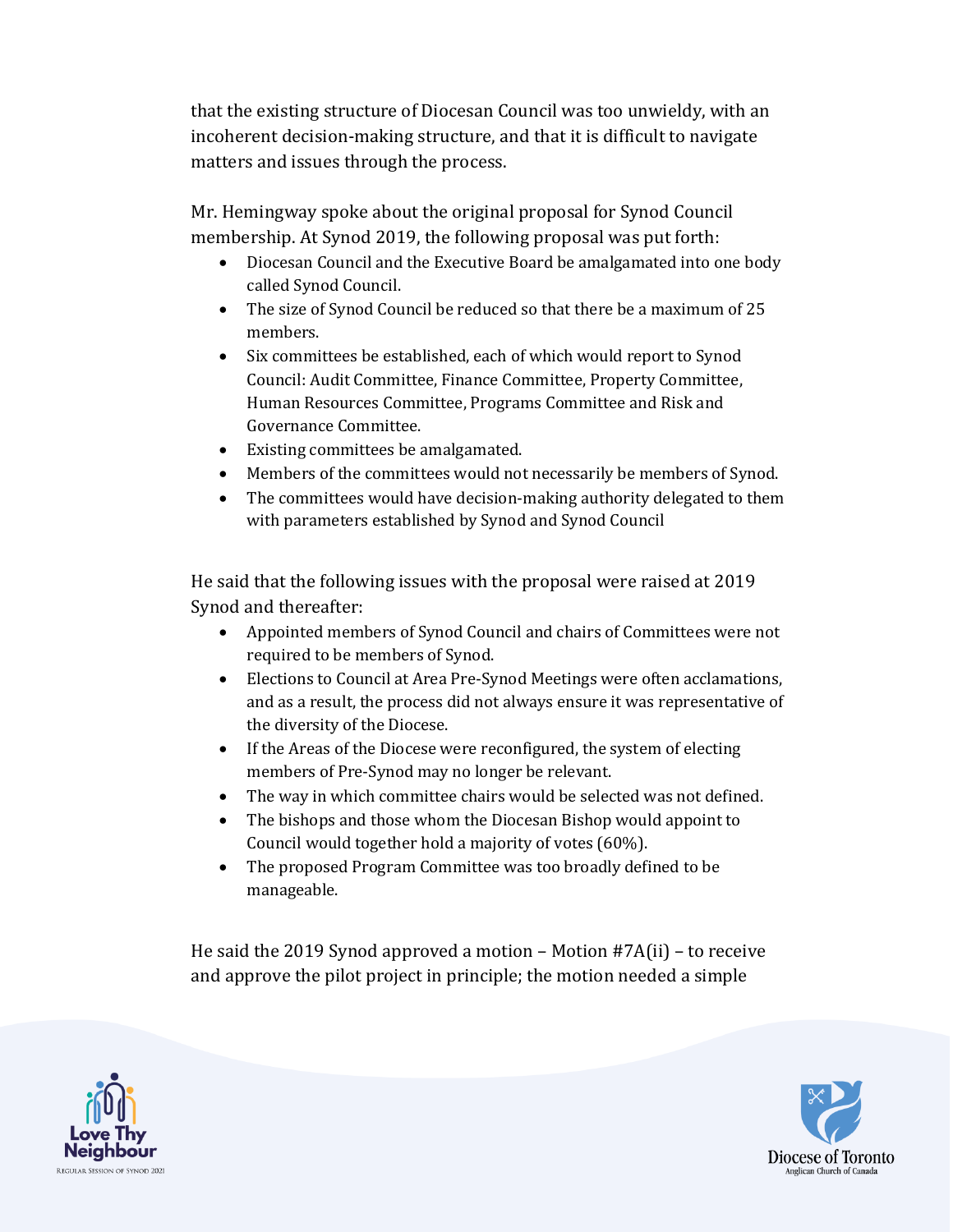majority  $(50 + 1)$  to pass. However, the motion to change the parts of the Constitution dealing with the pilot project – Motion #9B – was defeated. The motion required 75% approval in each of the houses of clergy and laity to succeed. It was approved in the house of laity but received only 74.3% in the house of clergy. Since the motion failed, the matter was referred to this session of Synod.

Mr. Hemingway said the GWG has developed the following revised proposal for Synod Council membership. This proposal addresses the issues raised at 2019 Synod, as follows:

- All members of Synod Council will need to be members of Synod. If not currently, the Bishop can make them members of Synod as per s. 3(4) of the Constitution of the Diocese of Toronto, provided they are qualified as per s.  $3(1)(a)(b)$ &(c) of the Constitution.
- All elected members of Council will be elected at Synod, rather than at Pre-Synod meetings.
- A carefully considered slate of nominees will be presented by the nominating committee, ensuring robust elections and a diverse group of candidates.
- The proposed model addresses possible changes in episcopal leadership and Episcopal Areas of the Diocese.
- The committee chairs and up to 5 others will be appointed by the bishop, taking into consideration skills, abilities, and the diversity (geographic, gender, age, theological, and BIPOC) of the Diocese.
- The bishops and those whom the Diocesan Bishop would appoint to Council would together not hold a majority of votes (45.83%) with three bishops; 48% with four bishops; 50% with five bishops).
- The Program Committee will be abolished and the work of the various committees that previously were amalgamated into the Program Committee will each continue to report to Synod Council.

Mr. Hemingway showed a slide that showed the proposed governance structure. He noted that it addressed changes in the number of bishops and areas, and that committees such as Audit, Finance, and Risk must adhere to provisions as set in the Constitution and Canons.



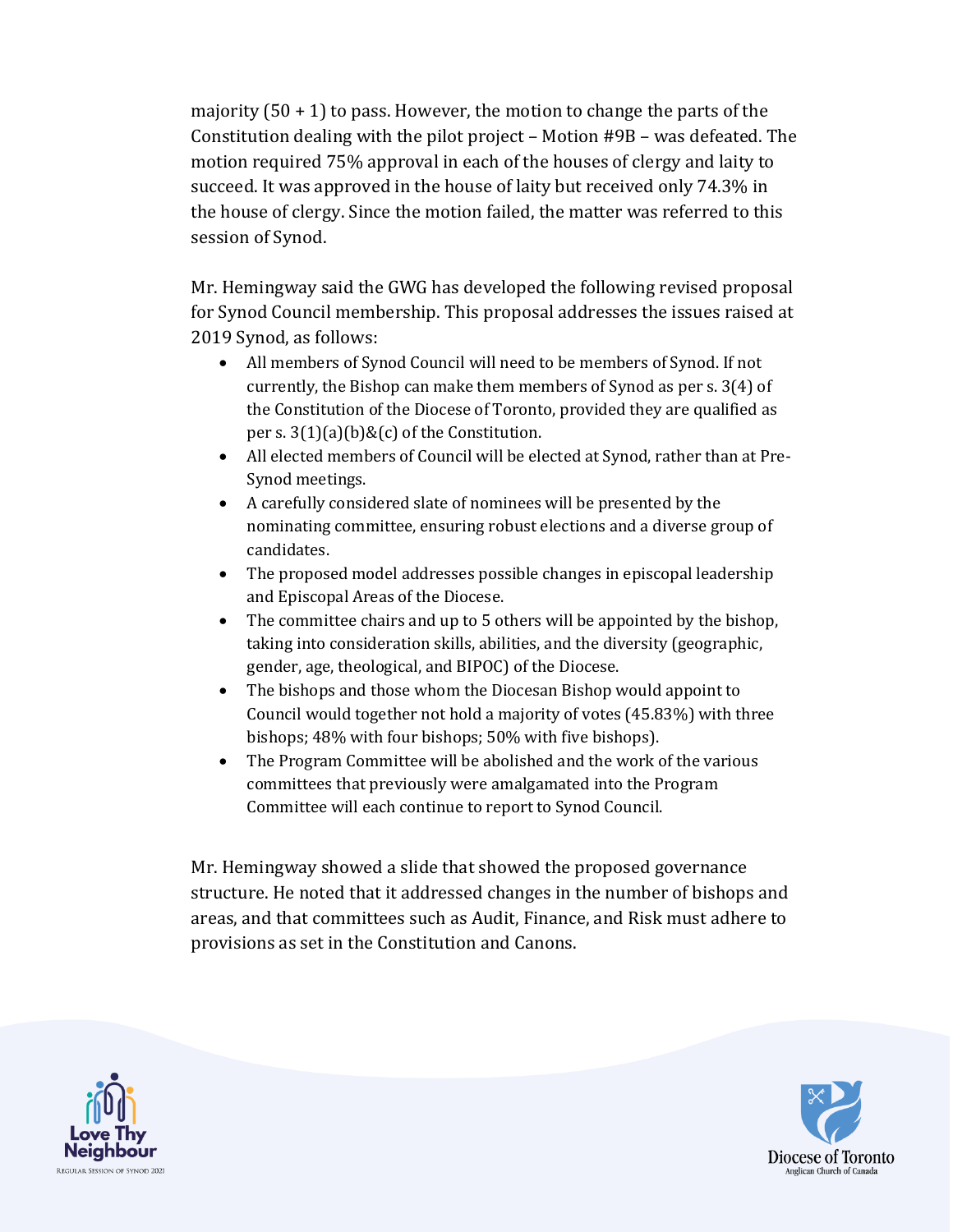#### **Governance Pilot Project**

Chancellor Clare Burns said that, as Mr. Hemingway explained, the Governance Pilot Project was approved at Synod 2019. It required a 50% plus 1 vote, and Synod approved it. In the context of the pilot project, the Diocese needed to make changes to the Constitution and Canons, which are the legal framework that govern the way the Diocese works. That required motions first to amend the Constitution (Motion #10A) and then to lift the operation of certain Canons during the operation of the pilot project. Those motions required 75% to pass. The motion to amend the Constitution failed, as it only achieved 74.3% in the house of clergy.

Under our Constitution, the motion now comes back to Synod, and it only requires 50% plus 1 to pass. That is the first motion members will vote on at Synod. The second motion will be the canonical changes. This is coming for the first time; Synod did not vote on them last time. This motion will require 75% plus 1 to pass in both houses – the house of the clergy and the house of the laity.

Chancellor Burns went on to explain: "Because the pilot project passed originally and we are obliged to bring Motion 10A back to Synod, what's not incorporated in those motions yet are the changes that the Governance Working Group is now proposing to the Governance Pilot Project, to take into account the issues raised at Synod in 2019."

She continued: "Therefore, the Agenda Committee and the Bishop are committing to Synod that if the Constitution and Canons changes are passed this time at Synod, the next motion will be 10C and it will be constructed to take account of the pilot project amendments. There is no wording for that motion yet because we are taking feedback and comments from the Pre-Synod meetings in response to the Governance Working Group's report back to draft a motion that will go to Diocesan Council at its Oct. 28 meeting. There will be a Supplementary Convening Circular posted on the Diocese's website in early November."

For more information, see [Section G of the Convening Circular.](https://www.toronto.anglican.ca/uploads.php?id=5dbc6050d4052)



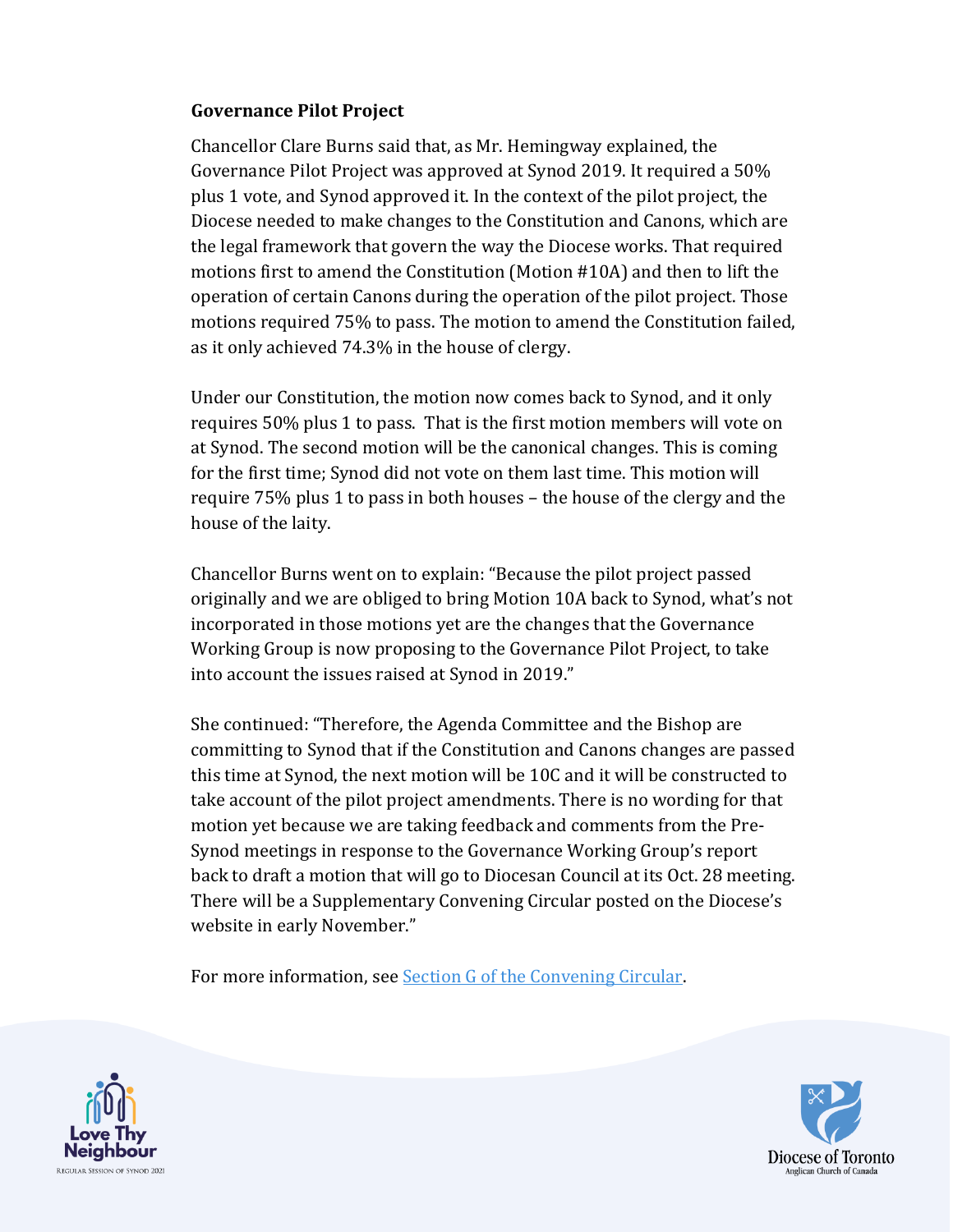#### **Questions & Answers**

Following the Governance Pilot Project report, these questions were asked and answers were given:

- Q: How long will the pilot project be in place? How will the feedback/debrief take place and who will be involved?
- A: It is envisioned that the pilot project will go for two years. Under the terms of the Constitution and Canons, there will have to be a checkback at the next Synod. It is currently thought the next Synod will be next year because canons can only be lifted until the next regular session of Synod. In terms of who is going to evaluate the pilot project, that would be Synod Council and the College of Bishops, and then they will construct a process for getting feedback from the Diocese at large as to how the pilot project is working.
- Q: I like the Program Committee from a governance point of view. How many different committees now will be reporting outside of the committee structure directly to Diocesan Council, and how will that be streamlined or governed going forward?
- A: There are currently four committees that were originally envisioned to be encompassed back into the Program Committee. They have very diverse terms of reference, so I think the model is, it will stay as it is, and we will think about whether there is a way to streamline any of that.
- Q: I wanted to ask a question around the second reading of the governance changes. When the governance changes were discussed at the May town hall meetings, the question was asked whether the changes being proposed were substantially different from what was proposed in 2019 and so would require the 75 per cent threshold (to be approved), the vice chancellor indicated that the answer was yes. We hear today that it's being considered for second reading and yet the details are substantially different than in 2019. I'm raising this as a constitutional and canonical point for clarification. As I read Canon 1, it says a motion to enact, amend or repeal the Constitution and



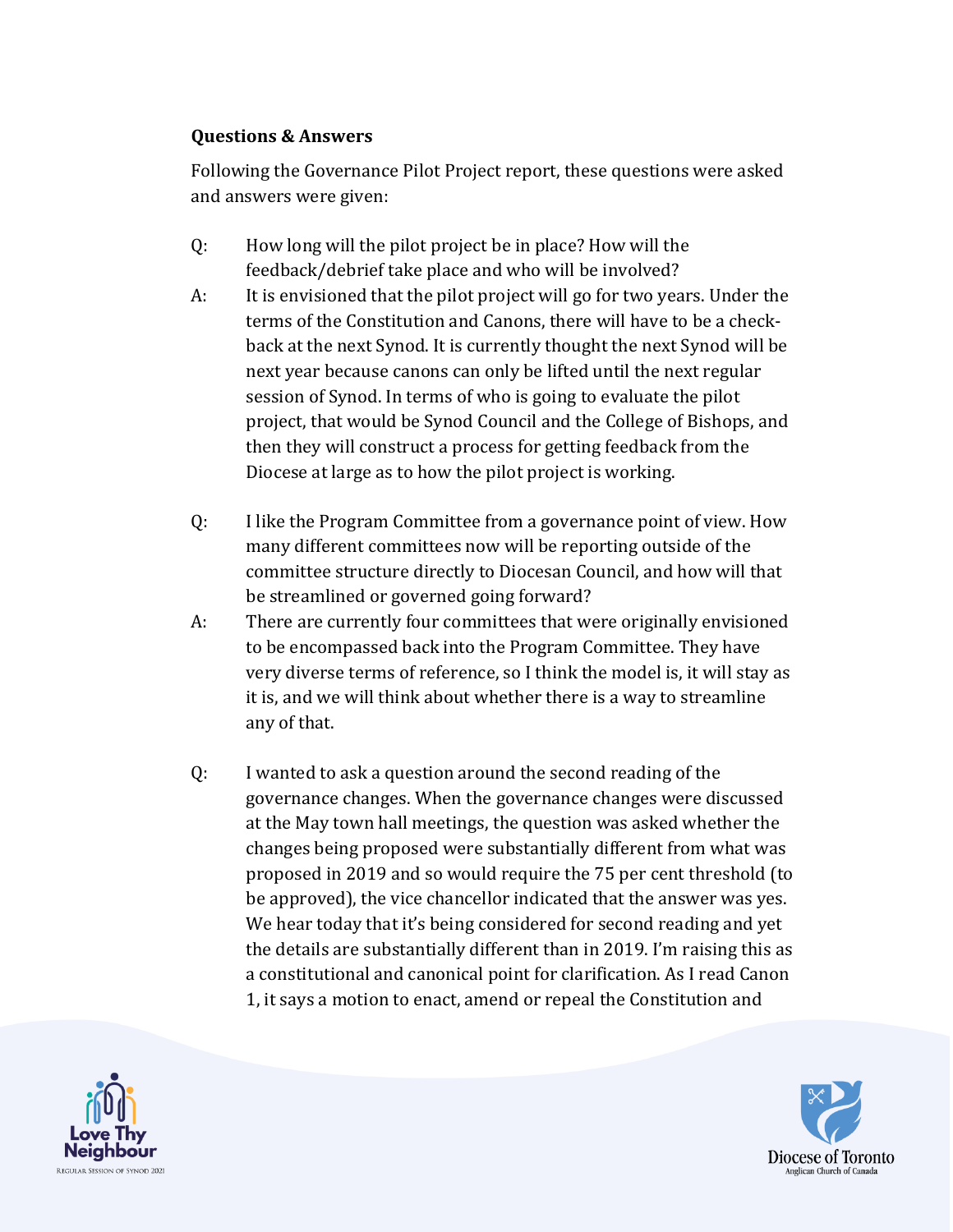Canons, it doesn't refer to any capacity within that to make a substantial change to the motion. This is a new motion. I don't see how it can be justified as a second reading.

- A: No one is suggesting that motion 10C is anything other than a new motion. It is a new motion and it requires 50 per cent plus 1 to pass.
- Q: This is not changing a canon?
- A: No, the canonical changes are in motion 10B, which is coming back for second reading. The constitutional change motion is coming back for second reading and it requires 50 per cent plus 1 and is not changing at all. The motion with respect to the changes to the canon was not put to a vote last time and will be voted on for the first time, its wording is precisely the same as last time as well. Because it was not voted on last time, it requires 75 per cent plus 1. The amended pilot project is an approval-in-principle and it only requires 50 per cent plus 1.

#### **Constitution and Canons**

Chancellor Burns continued with the Constitution and Canons Committee report. She said the Constitution and Canons Committee meets between Synods to look at what other changes may be needed. This time, there is a single change that the Committee is recommending to Synod. The change relates to Canon 15 – Churchwardens.

Canon 15, as it is currently worded, provides that Churchwardens paying any amount greater than \$20 must do so by way of cheque with two signatures. She said this ignores the reality of 21st century parish administration because it does not reflect the options of electronic transfers nor the option of credit cards. The committee has redrafted this section of Canon 15 to take into account those forms of payment so that everyone will be in compliance going forward. There are still checks and balances in terms of multiple signatures. For more information, see [Section F of the Convening](https://www.toronto.anglican.ca/uploads.php?id=614de8d43e98b)  [Circular.](https://www.toronto.anglican.ca/uploads.php?id=614de8d43e98b)



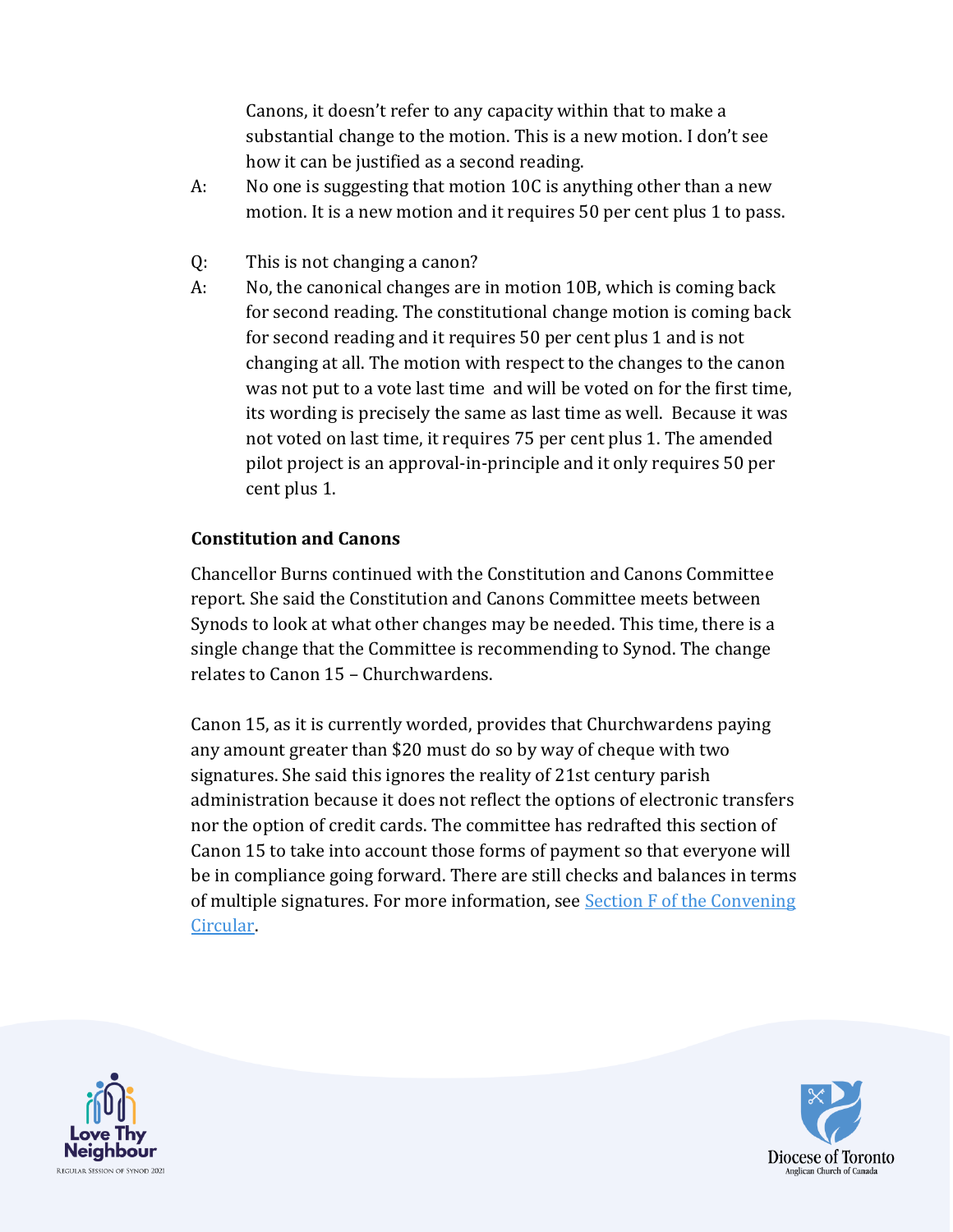#### **Questions & Answers**

Following the Constitution and Canons report, these questions were asked and answers were given:

- Q: What is the maximum amount that is governed by this change to Canon 15?
- A: There is no maximum amount. The process has to be followed for any amount of money.
- Q: In regards to the e-transfers, it states there would be checks in place to make sure. There is concern at the parish around the double signatures and how you do that with an e-transfer?
- A: Different banks have different platforms. The documentation that you prepare for an e-transfer is exactly the same as you do for a cheque. You would have double signoff on the documentation prior to making an e-transfer. Some platforms allow for double authentication within the system and that would be the ideal way to do it so that each warden would, in essence, go into the bank, approve, and until the second approval is received, the money would not be transferred. If that's not possible, what we would then reply on is the proper documentation and a robust reconciliation process regularly done by the treasurer on a monthly basis.
- Q: This question is about parish credit cards. It was always my understanding that parishes were not allowed to have credit cards under their own name, and I was wondering if you could clarify if the ruling on that has changed at all.
- A: We are aware that some parishes do have credit cards. With the appropriate checks and balances, that is permissible if this change gets approved at Synod. Currently, it's not technically allowed under the Canons but if Synod votes in favour of this change, it will be permissible.



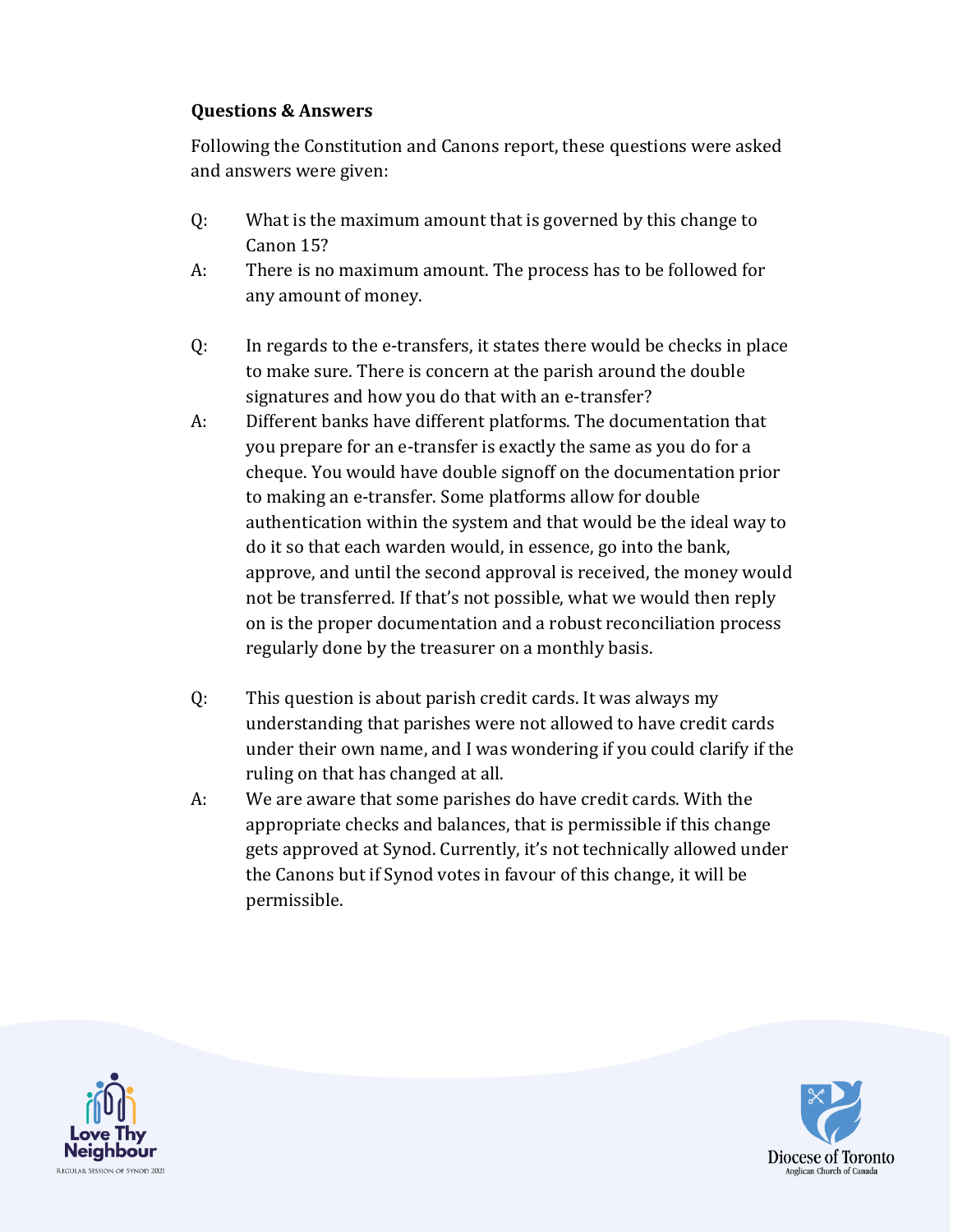#### **Area Elections to Diocesan Council**

The following were elected or acclaimed in:

York-Simcoe:

- The Rev. Matthew MacMillan (acclaimed)
- Laura Walton, ODT (acclaimed)
- Richard Lachapelle (acclaimed)

Trent-Durham:

- Major the Rev. Canon Brad Smith (acclaimed)
- Marion Thompson, ODT (acclaimed)
- Sharon Jones (acclaimed)

York-Scarborough:

- The Rev. Graham McCaffery (elected)
- Chris Ambidge, ODT (acclaimed)
- William Beatty (acclaimed)

York-Credit Valley

- The Rev. Johanna Pak (elected)
- Heather MacGregor, ODT (elected)
- Dave Toycen, ODT (elected)

#### **Financial Overview**

In a video, Patricia D'Souza, the Diocese's Controller, provided a financial overview of the Diocese. For more information, see [Section C of the](https://www.toronto.anglican.ca/uploads.php?id=614dfacd9e6fa)  [Convening Circular.](https://www.toronto.anglican.ca/uploads.php?id=614dfacd9e6fa)

Diocesan Council forwards the following motion with a recommendation that it be adopted:

"It will be MOVED and SECONDED by the Honorary Secretaries that Synod receive the Financial Report for 2020 from the Interim Director of Finance." For more information, see [Section C of the Convening Circular.](https://www.toronto.anglican.ca/uploads.php?id=614dfacd9e6fa)



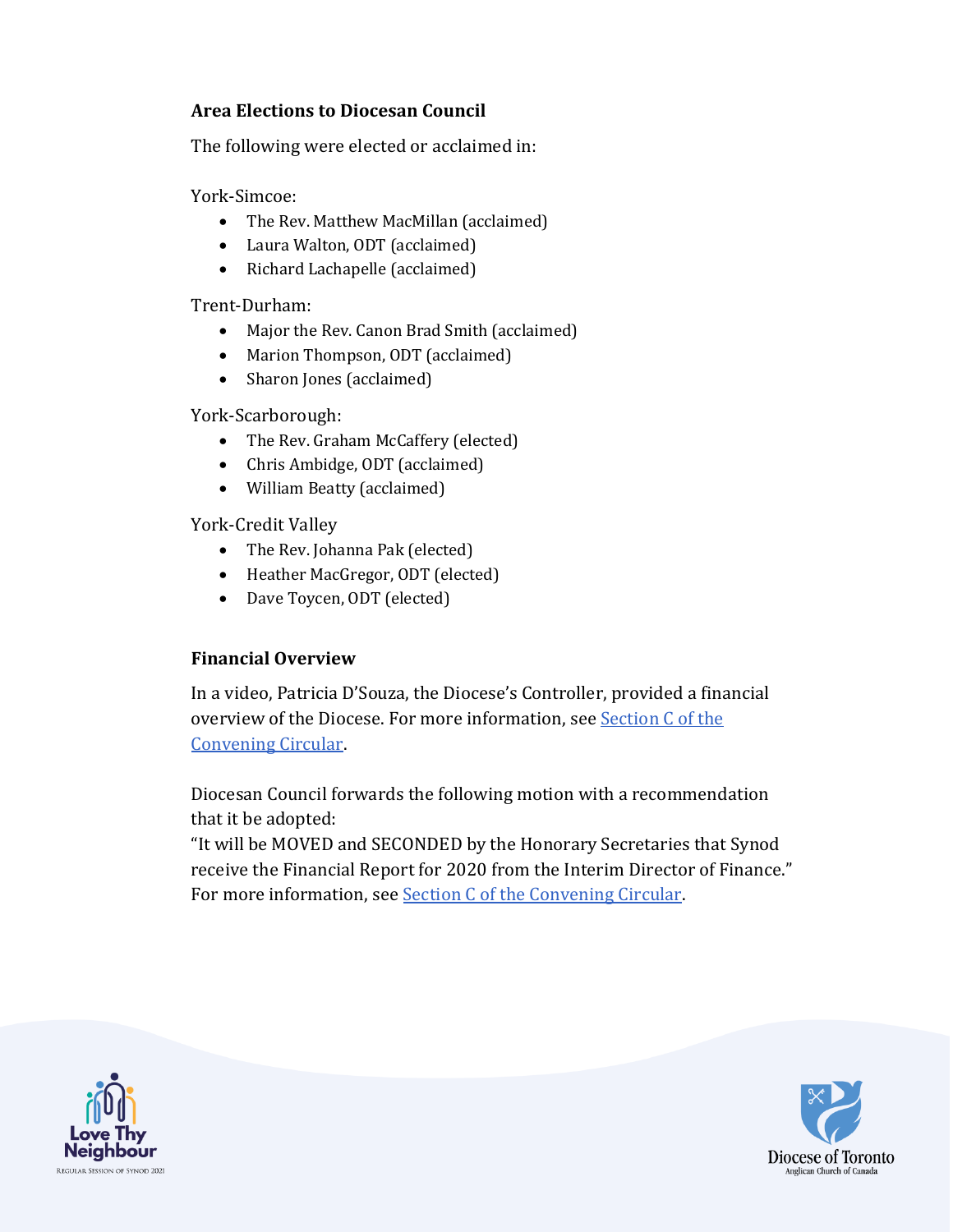#### **Audited Financial Statements for 2020**

Diocesan Council forwards the following motion with a recommendation that it be adopted:

"It will be MOVED and SECONDED by the Honorary Secretaries that Synod receive the Audited Financial Statements for the Incorporated Synod of the Diocese of Toronto and the Cemetery Fund for the year ended December 31, 2020." For more information, see [Section C of the Convening Circular.](https://www.toronto.anglican.ca/uploads.php?id=614dfacd9e6fa)

#### **Appointment of Auditors**

Diocesan Council forwards the following motion with a recommendation that it be adopted:

"It will be MOVED and SECONDED by the Honorary Secretaries that the firm of Grant Thornton LLP, Chartered Accountants, be appointed to conduct the audit of the Financial Statements of the Incorporated Synod of the Diocese of Toronto and, on behalf of unitholders, as Auditors for the Cemetery Fund for the year ending December 31, 2021 at a fee to be approved by the Audit Committee." For more information, se[e Section C of the Convening Circular.](https://www.toronto.anglican.ca/uploads.php?id=614dfacd9e6fa)

#### **Priorities and Plans 2021-2022 and Budget for 2022**

Executive Director Robert Saffrey and Controller Patricia D'Souza spoke about the Diocese's Priorities and Plans 2021-2022 and the Budget for 2022. For more information, se[e Section D of the Convening Circular.](https://www.toronto.anglican.ca/uploads.php?id=614e119889f19)

Diocesan Council forwards the following motion with a recommendation that it be adopted:

"It will be MOVED and SECONDED by the Honorary Secretaries that Synod receive the document entitled Priorities and Plans 2021-2022 and the Financial Budget for 2022 and approve the priorities and the financial budgets contained therein. It will be further moved that Diocesan Council report back to Synod on this plan."



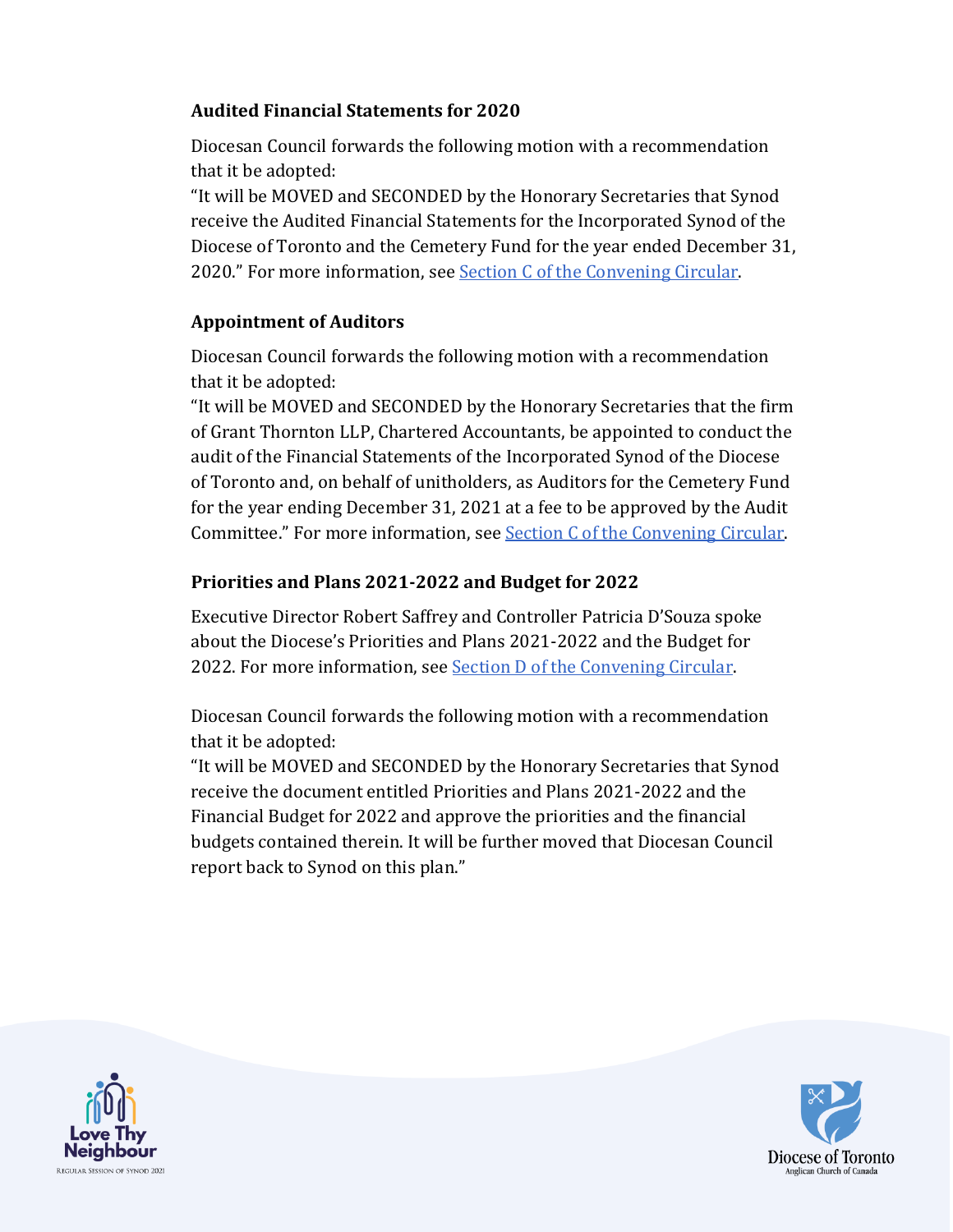#### **Assessment Rate for 2022**

Diocesan Council forwards the following motion with a recommendation that it be adopted:

"It will be MOVED and SECONDED by the Honorary Secretaries that the Parish Assessment Rate, as defined in Canon 4, section 2, be set at 24.70% for 2022." For more information, se[e Section E of the Convening Circular.](https://www.toronto.anglican.ca/uploads.php?id=614e0534b5855)

#### **Questions & Answers**

Following the Priority and Plans presentation, these questions were asked and answers given:

- Q: The slide for approving the deficit for 2022 included a projection for 2021 that was about half a million dollar deficit, but in the verbal remarks we seem to be running at deficit, so I wanted a clarification in terms of the likely results for 2021 that we're expecting, and second, what is the current assessment rate to compare it to the 24.70 rate for 2022.
- A: At the end of September, we were in about a \$400,000 surplus position. I don't anticipate it will be quite that large by the end of the year but I do believe we will end in a surplus position. What that means, is that in terms of the split, we would be funding more of the deficit from funds from the sale of the properties and less of it from accumulated capital. The answer to the second question is that the assessment rate is unchanged from last year.

#### **Notices of Motion**

Chancellor Clare Burns spoke about Notices of Motion. She said there are two kinds of motions that come to Synod. There are motions that come from the internal processes at the Diocesan Centre and the Committees of the Diocese, and there is also the opportunity for members of Synod to bring motions directly to Synod.

Chancellor Burns said, "As of Oct. 13, 2021, we have not received any motions directly from members of Synod. If you are thinking of bringing a motion, you must know that it has to be done in writing, and has to be



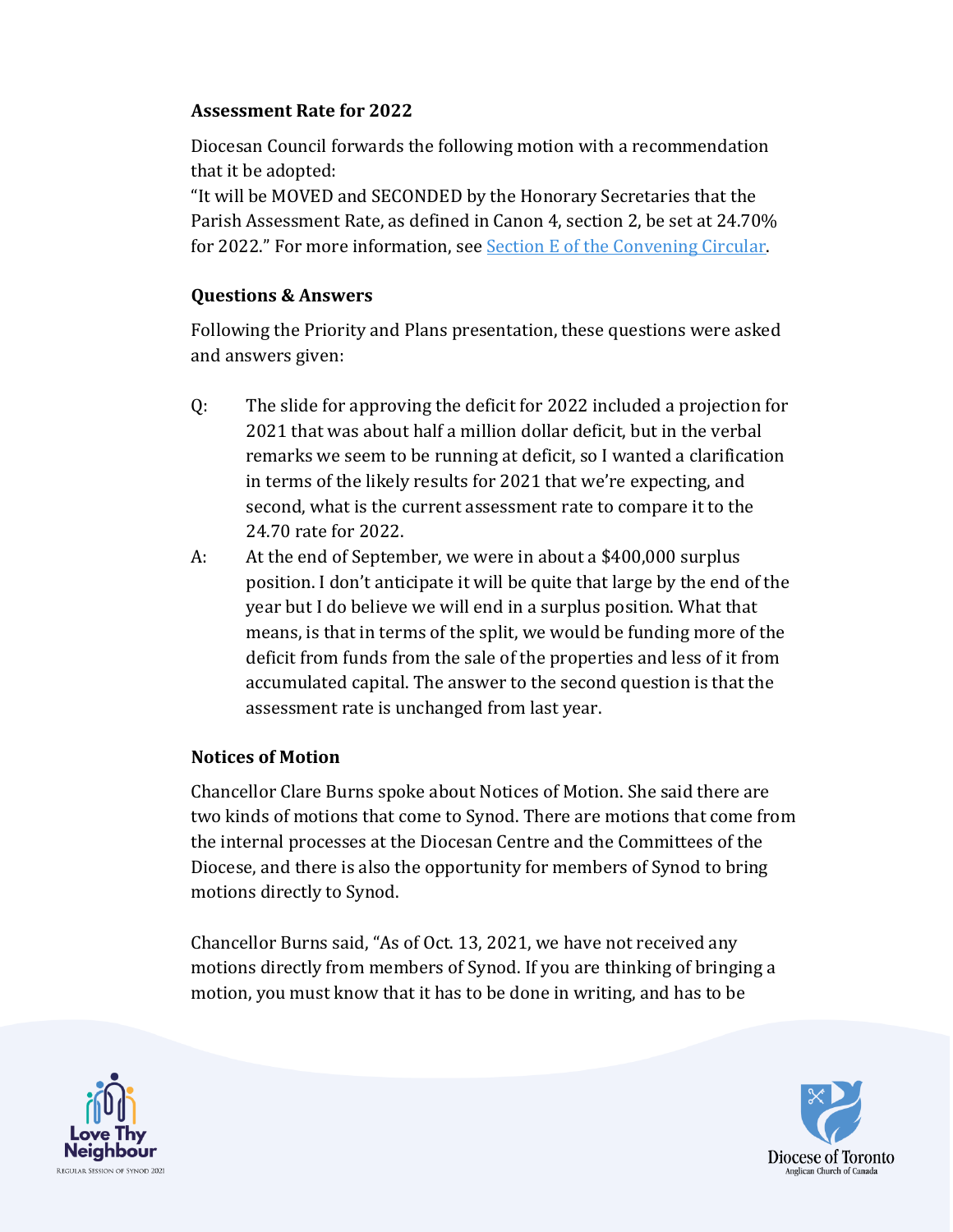delivered to Pamela Boisvert, the Secretary of Synod. It is possible to do it from the floor of Synod, but please, on behalf of myself and the Vice-Chancellors, if you are planning to do a motion, please do so in advance. We would be happy to help you draft it and think through all the implications."

#### **Motions from Diocesan Council**

Chancellor Burns said there is a motion from Diocesan Council coming to Synod. "I would like to take a minute and explain it to you," she said. "It relates to our tithe from the Ministry Allocation Fund. We decided a long time ago as a Diocese that we would take 10 % of the Ministry Allocation Fund and contribute it on a rolling basis to projects or ministry in an area geographically outside our Diocese. This motion is also a little different because it contains recitals, which is the story of how the motion came to be. I will walk you through it."

She read the following motion:

#### **Reconciliation with Indigenous Peoples and Communities**

The Diocesan Council forwards the following motion with the recommendation that it be adopted:

It will be MOVED and SECONDED that:

"Whereas the Diocese of Toronto is committed to the work of reconciliation with Indigenous Peoples and Communities;

"And Whereas the Diocese has made a series of investments in the work of such reconciliation by among other things:

- Providing through The Diocese of Toronto Foundation an annual grant through the Robert Falby Memorial Endowment for Aboriginal Ministry;
- Providing through FaithWorks ongoing annual support of the Toronto Urban Native Ministry (TUNM);
- In 2021, approving through Diocesan Council a tithe from the Ministry Allocation Fund (MAF) in the amount of \$300,000 to the Toronto Council Fire Native Cultural Centre to support the "Spirit Garden" project;
- In 2018, approving through Diocesan Council a tithe from the Ministry Allocation Fund (MAF) in the amount of \$250,000 to the Anishnawbe Health Foundation to support the new "Anishnawbe Health Toronto" project; and